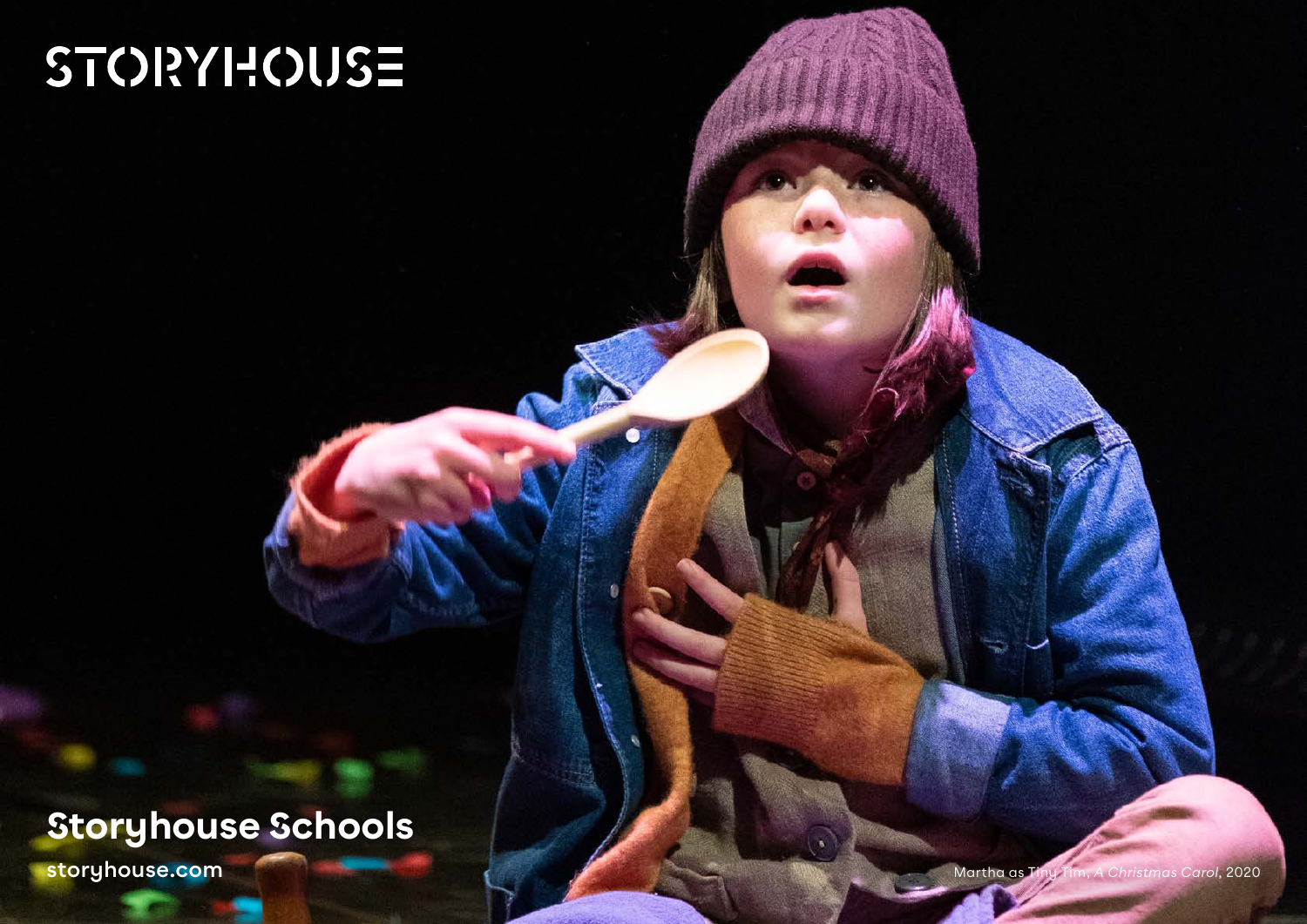Your students will learn, create and be inspired through practical sessions with a child-centered approach. We offer a range of partnership options where creativity is embedded in every subject.

# Schools<br>Schools **Primary**

## **How we work**

We inspire and engage students and teachers to champion creativity and place it at the heart of their learning.

We co-design our programme of work with your teachers, making your partnership individual to your school!

Our work is influenced by the late educationalist Dorothy Heathcote who saw the relationships between 'expert' adults and children as a collaborative endeavour. We will support your teachers to develop pedagogy for applying creativity.

We find ways to explore career pathways, finding opportunities for your students to meet industry experts and learn about different careers.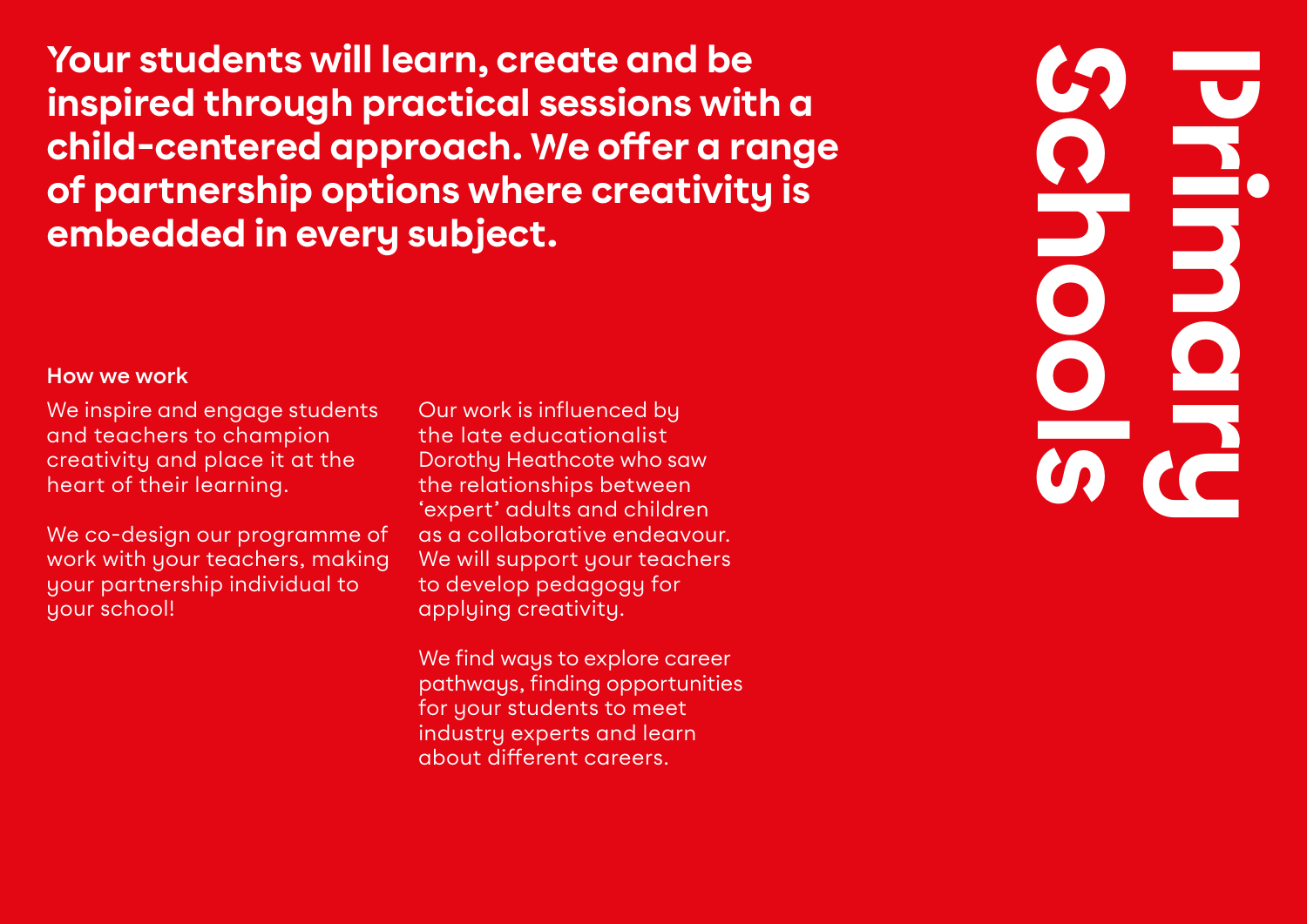"I loved coming up with our own words because it's not like just sitting and having someone tell you the story, you actually get to do it."

Student at Kelsall Primary School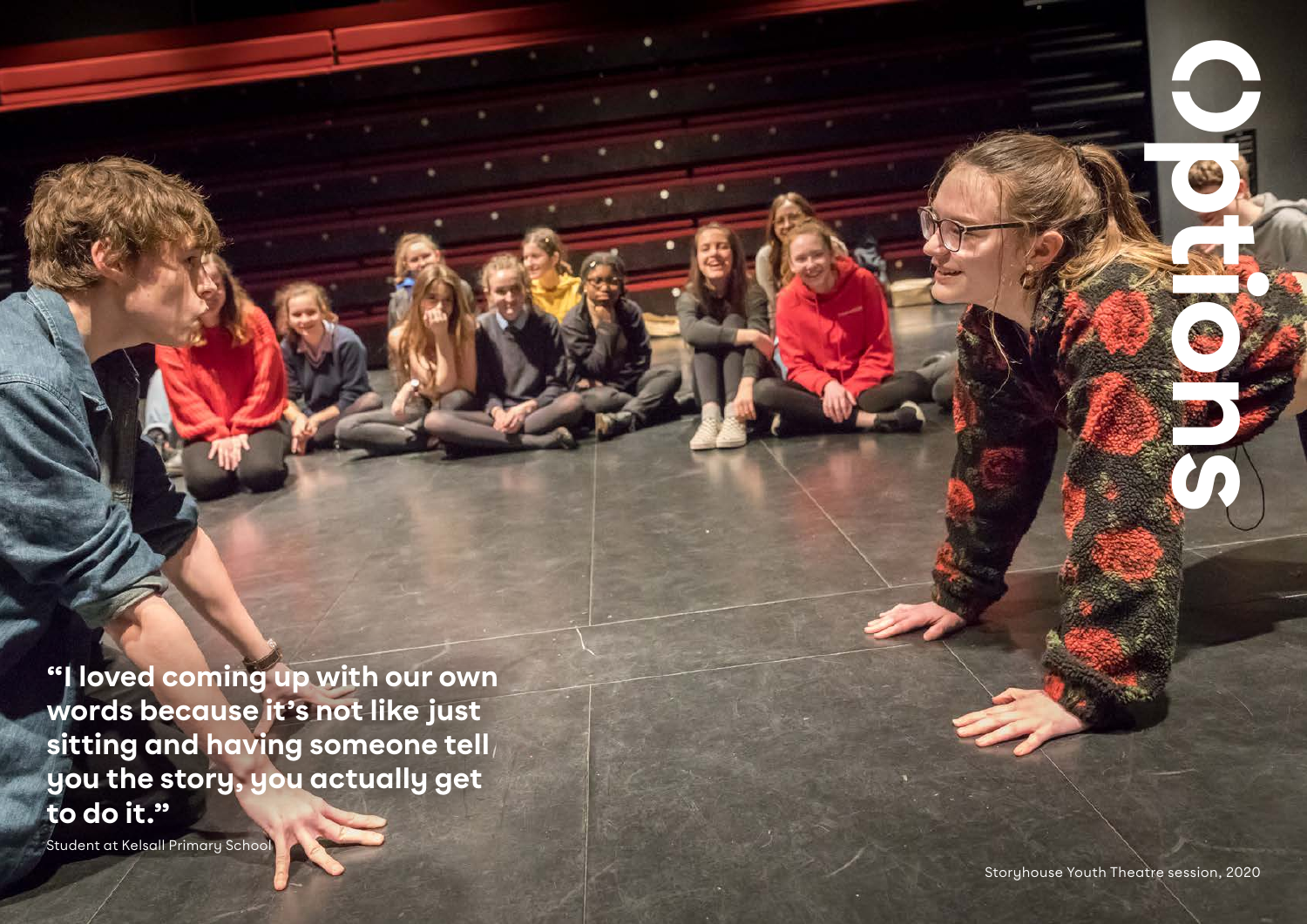# Level 3 **/ £6,175**

High quality provision for a full year, where our artists work in your school. A partnership enables us to work with your teachers to design work that meets your curricular or extracurricular needs.

# **Creative Learning Practitioner in your primary school ONE DAY A WEEK for a full year**

## **You get:**

- Bespoke workshops designed with your teachers. Workshops we have previously co-created: Building a Viking home, Victorian Britain through the life of a Chimney Sweep, Geography through movement, roles of Women in the Space Industry, Immersive Storytelling and character exploration, Resilience building, Social Justice.
- Opportunities for your students to gain qualifications through Arts Award projects.\*
- Sessions spotlighting careers within the industry.
- Support for your broad and balanced curriculum.
- Support for cultural capital with experiences that enhance your students engagement with culture.

### **£750 worth of credit to spend on education at Storyhouse. Credit can be spent on:**

- Pre-designed workshops that explore our home produced work.
- Tickets to home produced theatre and cinema.\*\*
- Career insights. Giving your students access to professionals.
- CPD for teachers. Either as a full day workshop **OR** our team can sit with your teaching staff on a one-to-one during their lesson planning.
- Access to our digital library of workshops. Click **[here](https://www.youtube.com/watch?v=YRQxHtOmfKM)** for an example.
- Opportunities to take part in Storyhouse Festivals. Previously schools have: Taken part in workshop at Storyhouse Literature Festival and performed at Storyhouse Languages.

## **What else is included?**

- Two students have the opportunity to join Storyhouse Young Catalysts, a collective of young people who contribute to the running of Storyhouse; giving insight, advice, ideas and feedback to Storyhouse Board of Trustees.
- Students get priority access to bursary places for Storyhouse Youth Theatre / Young Company and half-term/summer programmes.
- Performance opportunities. Our Creative Learning team will direct your school show or film.
- Young Storyhouse graduates can visit your school to share their career pathways and experiences.
- All students get the opportunity to sign up for **FREE**  young storyhouse membership with discounts at Storyhouse.
- All students get the opportunity to meet a Storyhouse Librarian and sign up for a Cheshire West and Chester libraries card.
- Opportunities to attend Cinema events as part of IntoFilm.
- Direct access for your teachers to our Creative Learning Team, we love to hear from you, if you have ideas that you want to discuss or plans you want to make, you can contact us.
- Young Storyhouse logo to promote association with Storyhouse and your schools' logo will appear on our website.
- Exclusive invitation to Schools' Network day.

We will always advocate for a year-long partnership because we believe in social impact through long term change.

\*\* Tickets capped at a set amount

<sup>\*</sup> Additional fees for certificates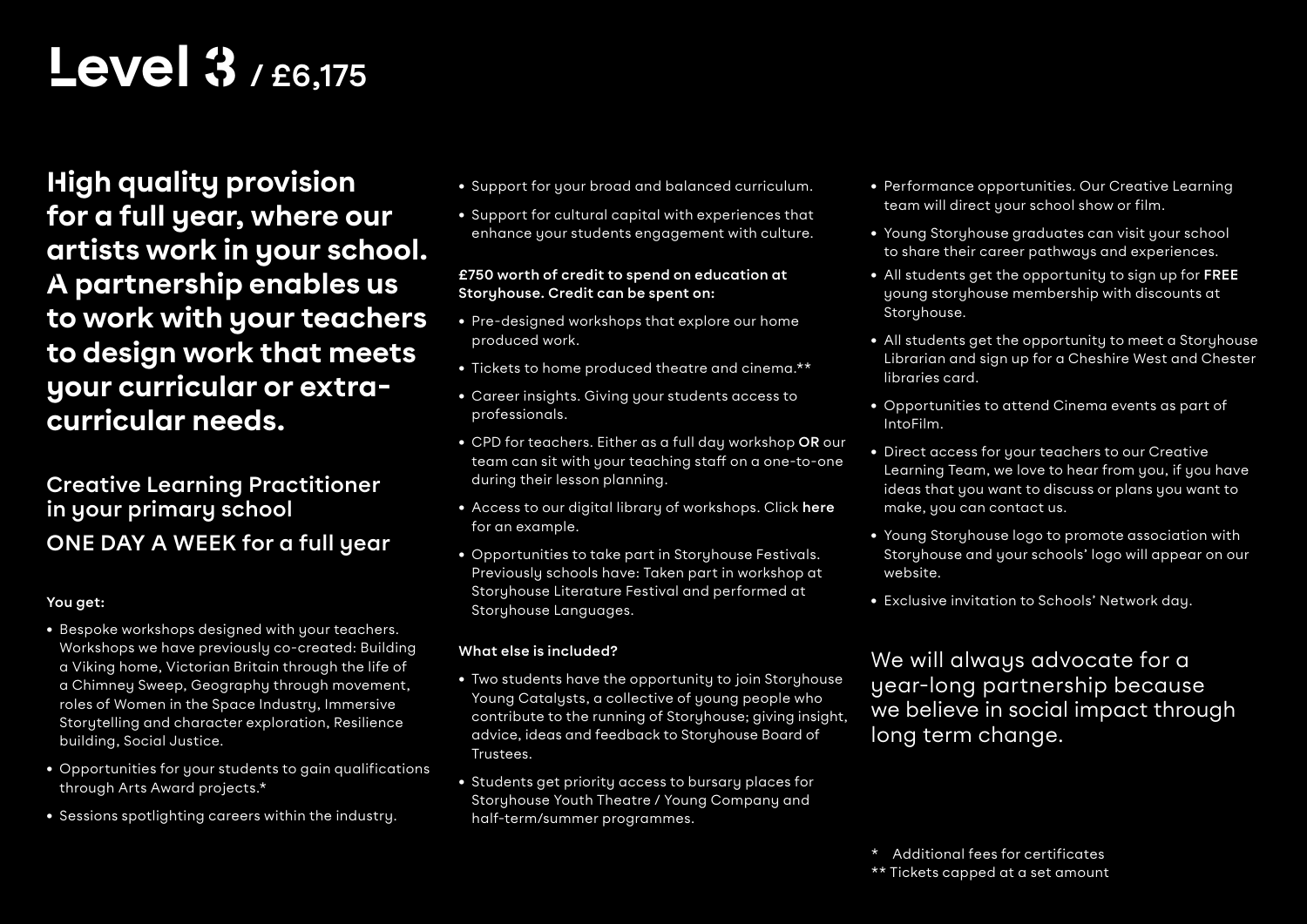# Level 2 **/ £3,100**

High quality provision for a full year, where our artists work in your school. A partnership enables us to work with your teachers to design work that meets your curricular or extracurricular needs.

## **Creative Learning Practitioner in your primary school HALF A DAY A WEEK for a full year**

## **You get:**

- Bespoke workshops designed with your teachers. Workshops we have previously co-created: Building a Viking home, Victorian Britain through the life of a Chimney Sweep, Geography through movement, roles of Women in the Space Industry, Immersive Storytelling and character exploration, Resilience building, Social Justice.
- Opportunities for your students to gain qualifications through Arts Award projects.\*
- Sessions spotlighting careers within the industry.
- Support for your broad and balanced curriculum.
- Support for cultural capital with experiences that enhance your students engagement with culture.

## **£750 worth of credit to spend on education at Storyhouse. Credit can be spent on:**

- Pre-designed workshops that explore our home produced work.
- Tickets to home produced theatre and cinema.\*\*
- Career insights. Giving your students access to professionals.
- CPD for teachers. Either as a full day workshop **OR** our team can sit with your teaching staff on a one-to-one during their lesson planning.
- Access to our digital library of workshops. Click **[here](https://www.youtube.com/watch?v=YRQxHtOmfKM)** for an example.
- Opportunities to take part in Storyhouse Festivals. Previously schools have: Taken part in workshop at Storyhouse Literature Festival and performed at Storyhouse Languages.

## **What else is included?**

- Two students have the opportunity to join Storyhouse Young Catalysts, a collective of young people who contribute to the running of Storyhouse; giving insight, advice, ideas and feedback to Storyhouse Board of Trustees.
- Students get priority access to bursary places for Storyhouse Youth Theatre / Young Company and half-term/summer programmes.
- Performance opportunities. Our Creative Learning team will direct your school show or film.
- Young Storyhouse graduates can visit your school to share their career pathways and experiences.
- All students get the opportunity to sign up for **FREE** young storyhouse membership with discounts at Storyhouse.
- All students get the opportunity to meet a Storyhouse Librarian and sign up for a Cheshire West and Chester libraries card.
- Opportunities to attend Cinema events as part of IntoFilm.
- Direct access for your teachers to our Creative Learning Team, we love to hear from you, if you have ideas that you want to discuss or plans you want to make, you can contact us.
- Young Storyhouse logo to promote association with Storyhouse and your schools' logo will appear on our website.
- Exclusive invitation to Schools' Network day.

We will always advocate for a year-long partnership - because we believe in social impact through long term change.

<sup>\*</sup> Additional fees for certificates

<sup>\*\*</sup> Tickets capped at a set amount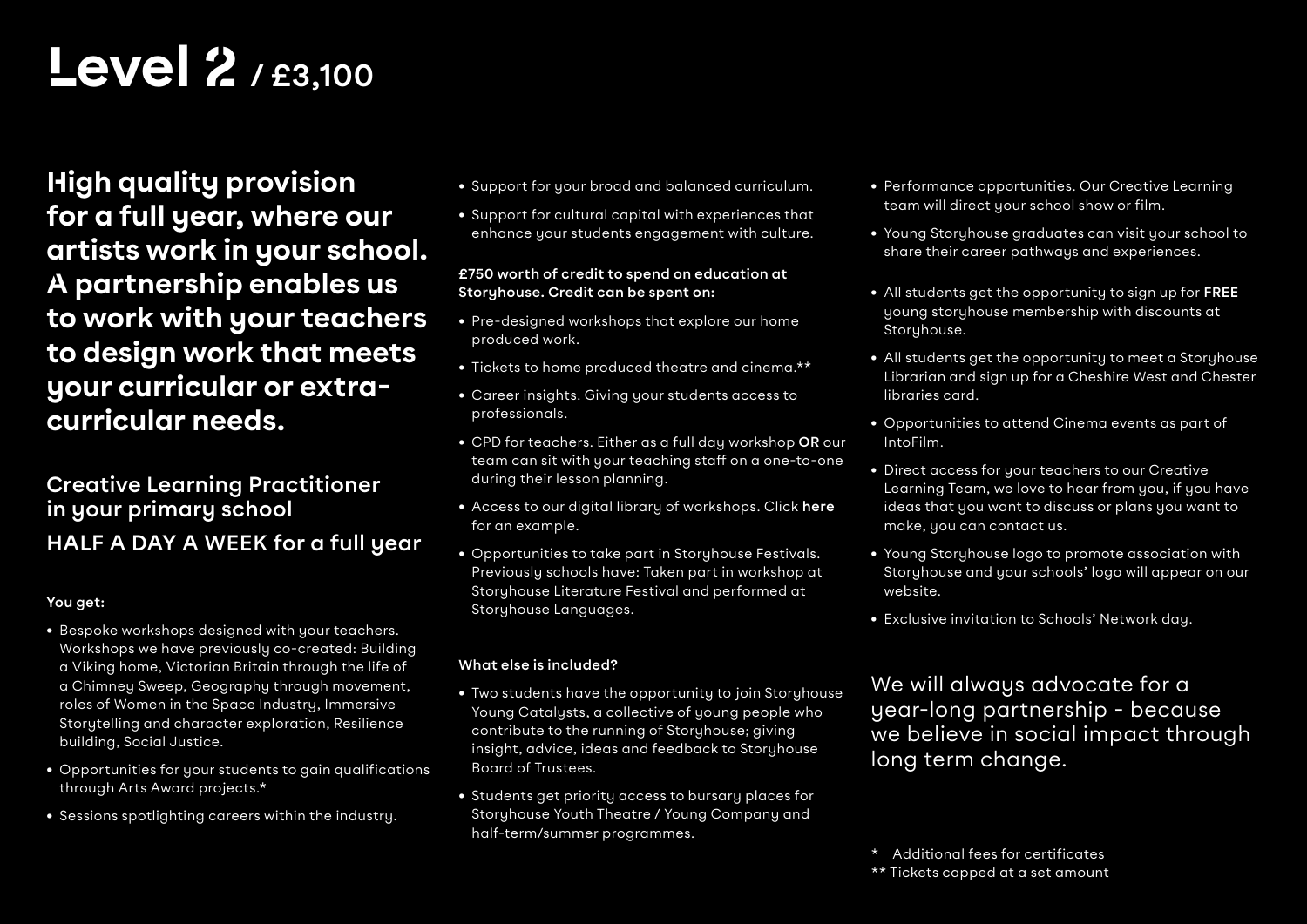"I didn't think I would be good at drama because I'm just good at sports but now I know I'm good at drama as well."

Student at St Martins Academy

Drama Workshop with Laura, 2020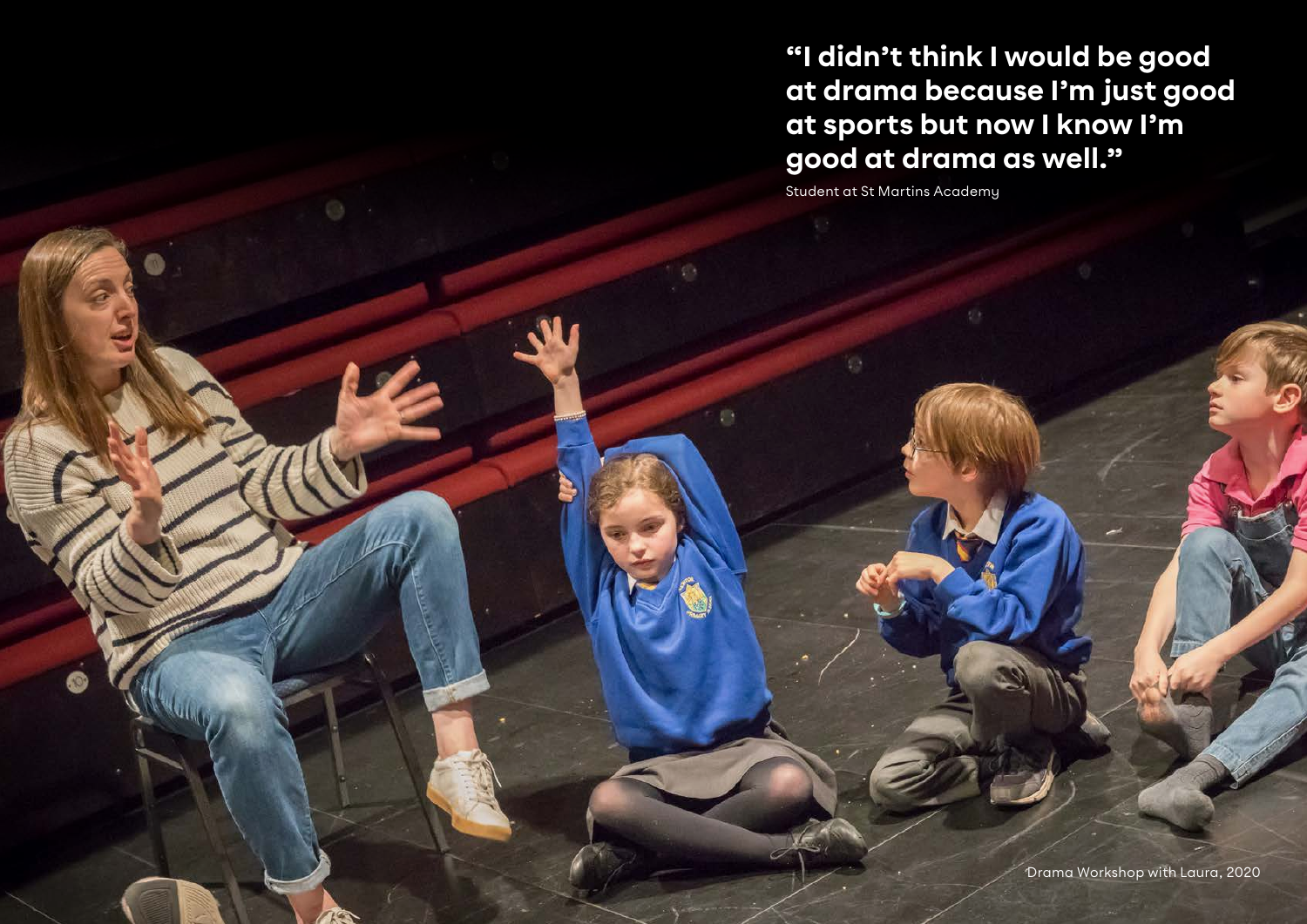# Level 1 **/ £1,500**

Our Creative Learning Practitioners work with you to create bespoke projects and workshops that support your needs. This can be used across the year or on a termby-term basis.

**This is a great way to work with our Creative Learning Practitioners before committing to a full year partnership - try us out and see what you think!**

#### **Examples of how credit has previously been spent:**

- Bespoke workshops designed with your teachers. These can be delivered across a week or across the term. wWorkshops we have previously co-created: a series of workshops Bringing Shakespeare to Life, Creative Careers Week, a series of workshops focusing on set books and stories.
- Arts Award activity\* We can deliver Discover, Explore or Bronze for your students.
- Performance opportunities. Our Creative Learning team will direct your school show, film or run a Play in a Week.
- Tickets to home produced theatre and cinema.\*\*
- Career insights. Giving your students access to professionals.
- CPD for teachers. Either as a full day workshop **OR** our team can sit with your teaching staff on a one-to-one during their lesson planning.
- Access to our digital library of workshops. Click **[here](https://www.youtube.com/watch?v=YRQxHtOmfKM)** for an example.
- Opportunities to take part at Storyhouse Festivals. Previously schools have: Taken part in workshop at Storyhouse Literature Festival and performed at Storyhouse Languages.

#### **What else is included?**

- Opportunities to attend Cinema events as part of IntoFilm.
- Students get priority access to bursary places for Storyhouse Youth Theatre / Young Company and halfterm/summer programmes.
- All students get the opportunity to sign up for **FREE** young storyhouse membership with discounts at Storyhouse.
- All students get the opportunity to meet a Storyhouse Librarian and sign up for a Cheshire West and Chester libraries card.
- Young Storyhouse logo to promote association with Storyhouse and your schools' logo will appear on our website.
- Exclusive invitation to Schools' Network day.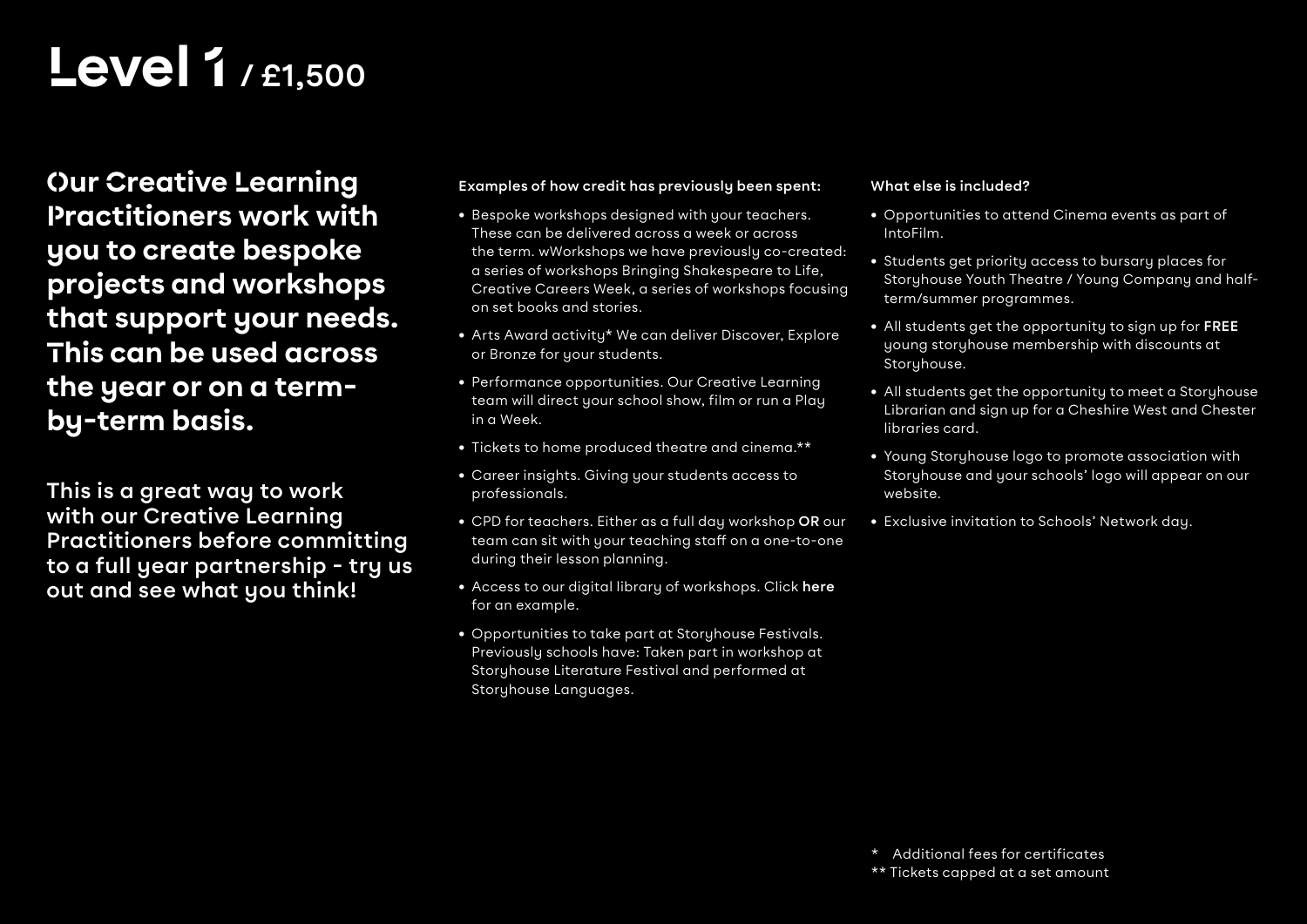# Mini Package **/ £350**

Our Creative Learning Practitioners work with you to create a full day workshop that supports your needs.

#### **This could be:**

- CPD for teachers. Either as a full day workshop **OR** our team can sit with your teaching staff on a one-to-one during their lesson planning.
- Arts Award activity\* We can deliver Arts Award Discover or an element of your students' Arts Award journey.
- Themed workshop day. Previously we have delivered: Creative Careers, Shakespeare, Resilience, World Book Day, Play in a Day, Family Fun Day.
- And many more...just ask us, and we will happily chat through your ideas.
- \* Additional fees for certificates

"The activities are set at exactly the right level: varied, interesting, well-delivered, very educational. Thanks so much, I think drama can be a really powerful development tool and the Storyhouse team have done a great job. I know the school has had to pay for these so just wanted to say I think they've been an excellent investment." Parent, Kelsall Primary